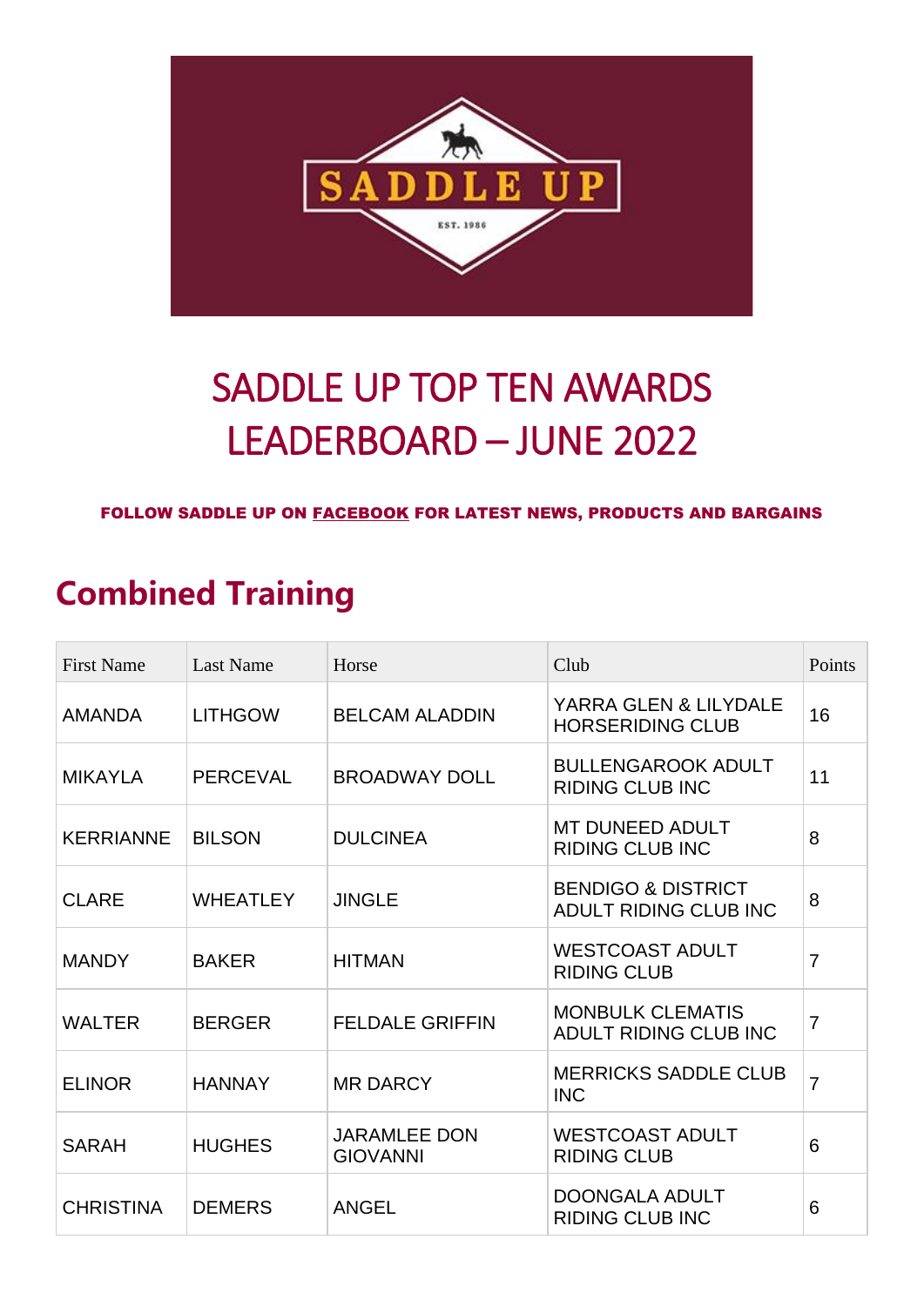| <b>First Name</b> | <b>Last Name</b> | Horse                                                    | Club                                                                 | Points         |
|-------------------|------------------|----------------------------------------------------------|----------------------------------------------------------------------|----------------|
| <b>GEORGINA</b>   | <b>BIRRELL</b>   | <b>TERMINAL VELOCITY</b>                                 | <b>MT DUNEED ADULT</b><br><b>RIDING CLUB INC</b>                     | 6              |
| <b>MARYANNE</b>   | <b>BAARS</b>     | W.P HOLLYWOOD                                            | <b>WESTCOAST ADULT</b><br><b>RIDING CLUB</b>                         | 6              |
| <b>LISIA</b>      | <b>STURM</b>     | <b>RUNS ON</b><br><b>CHOCOLATE</b>                       | <b>WERRIBEE CENTRAL</b><br><b>EQUESTRIAN CLUB</b>                    | 5              |
| <b>HELEN</b>      | <b>GODFREY</b>   | <b>KLARABELLE</b>                                        | <b>ACHERON VALLEY ADULT</b><br><b>RIDING CLUB</b>                    | 5              |
| <b>AMBER</b>      | <b>POPE</b>      | <b>KING JOY</b>                                          | <b>BELLARINE ADULT</b><br><b>RIDING CLUB INC</b>                     | 4              |
| <b>HAYLEY</b>     | <b>MERRETT</b>   | <b>MAX EFFECT</b>                                        | <b>CONNEWARRE &amp;</b><br><b>DISTRICT RIDING CLUB</b><br><b>INC</b> | $\overline{4}$ |
| <b>MANDY</b>      | <b>EDWARDS</b>   | <b>TYE DYE</b>                                           | YARRA GLEN ADULT<br><b>RIDING CLUB INC</b>                           | $\overline{4}$ |
| <b>CHRISTINE</b>  | <b>DARBY</b>     | <b>BLOOMFIELD</b><br><b>FURSTIN</b><br><b>WONDERMENT</b> | <b>WARRANOOKE RIDING</b><br><b>CLUB INC</b>                          | 4              |
| <b>JILLIAN</b>    | <b>BROOKS</b>    | <b>HEY JUPITER SAV</b>                                   | <b>DOONGALA ADULT</b><br><b>RIDING CLUB INC</b>                      | 4              |
| <b>HEATHER</b>    | <b>BOWERS</b>    | ALL ABOUT JAZZ                                           | <b>MT DUNEED ADULT</b><br><b>RIDING CLUB INC</b>                     | 4              |
| <b>NICOLE</b>     | <b>ROUGET</b>    | <b>SPS SPIRITUEL</b>                                     | <b>TOORADIN ADULT RIDING</b><br><b>CLUB INC</b>                      | $\overline{4}$ |
| <b>DONNA</b>      | <b>BOOTH</b>     | <b>ABSOLUTELY</b><br><b>MAGNIFIC</b>                     | <b>BERWICK ADULT RIDING</b><br><b>CLUB INC</b>                       | $\overline{4}$ |
| <b>TAYLA</b>      | <b>DAVIES</b>    | <b>GOOD VIBES</b>                                        | YARRAMBAT ADULT<br><b>RIDING CLUB</b>                                | 4              |
| <b>CATHERINE</b>  | <b>PENDER</b>    | <b>JONTI</b>                                             | <b>KANGAROO GROUND</b><br><b>ADULT RIDING CLUB</b>                   | $\overline{4}$ |
| <b>KYLIE</b>      | <b>BOOKER</b>    | <b>KENLOCK SUPER</b><br><b>SPLASH</b>                    | <b>UPPER YARRA ADULT</b><br><b>RIDING CLUB INC</b>                   | $\overline{4}$ |
| <b>KAITLIN</b>    | <b>BODDY</b>     | <b>MIGHTY MOUSE</b>                                      | YARRAMBAT ADULT<br><b>RIDING CLUB</b>                                | 4              |
| <b>EDEN</b>       | <b>RODDA</b>     | <b>CLASSIQUE SPIN</b><br><b>THAT CD</b>                  | <b>BONEO ADULT RIDING</b><br><b>CLUB INC</b>                         | $\overline{4}$ |
| <b>NOLA</b>       | <b>POULTER</b>   | <b>AEV ASCOT</b>                                         | SMYTHESDALE ADULT<br><b>RIDERS CLUB INC</b>                          | $\overline{4}$ |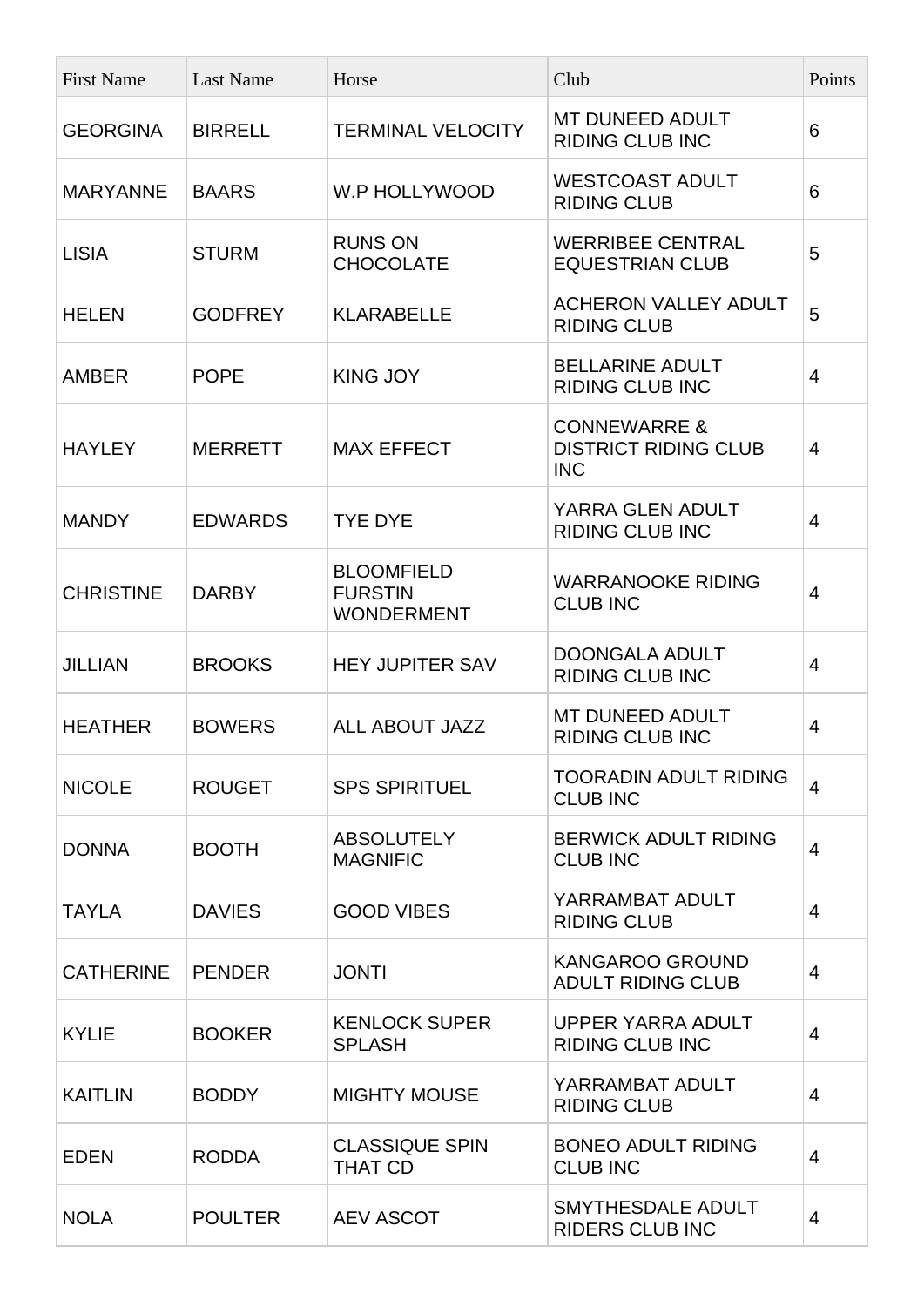| <b>First Name</b> | Last Name         | Horse                                  | Club                                         | Points         |
|-------------------|-------------------|----------------------------------------|----------------------------------------------|----------------|
| <b>NOLA</b>       | <b>POULTER</b>    | <b>AEV INGLEBY</b>                     | SMYTHESDALE ADULT<br><b>RIDERS CLUB INC</b>  | 4              |
| <b>JORJA</b>      | <b>CLARKE</b>     | <b>JP MISS OLIVIA</b>                  | PHOENIX RIDING CLUB<br><b>INC</b>            | 4              |
| <b>DURANI</b>     | <b>HART</b>       | <b>VANAHEIM ICE AND</b><br><b>FIRE</b> | <b>BULLA ADULT RIDING</b><br><b>CLUB INC</b> | 4              |
| <b>CHARLOTTE</b>  | <b>SIDEBOTTOM</b> | <b>CELTIC GOLD</b>                     | APOLLO BAY & OTWAY<br><b>RIDING CLUB INC</b> | 4              |
| <b>PAM</b>        | <b>KENNEDY</b>    | <b>MIKAM CHARLIE</b>                   | YACKANDANDAH RIDING<br><b>CLUB</b>           | 4              |
| <b>BEN</b>        | <b>FELL</b>       | <b>NAVIGATE</b>                        | YARRA GLEN ADULT<br><b>RIDING CLUB INC</b>   | 4              |
| JO                | <b>WATSON</b>     | <b>SIENNA JORDJINA</b>                 | <b>KING VALLEY</b><br><b>EQUESTRIAN CLUB</b> | $\overline{4}$ |

## **Dressage**

| <b>First Name</b> | <b>Last Name</b>  | Horse                                                    | Club                                                  | Points |
|-------------------|-------------------|----------------------------------------------------------|-------------------------------------------------------|--------|
| <b>CHRISTINE</b>  | <b>DARBY</b>      | <b>BLOOMFIELD</b><br><b>FURSTIN</b><br><b>WONDERMENT</b> | <b>WARRANOOKE RIDING</b><br><b>CLUB INC</b>           | 69.5   |
| <b>JUDY</b>       | <b>CLARKE</b>     | <b>PADDINGTON BEAR</b>                                   | <b>TERANG ADULT RIDING</b><br><b>CLUB INC</b>         | 43     |
| <b>KERRY</b>      | <b>JACKSON</b>    | <b>VISUALIZATION</b>                                     | <b>WARRNAMBOOL ADULT</b><br><b>RIDING CLUB</b>        | 43     |
| <b>NIRRELLE</b>   | <b>SOMERVILLE</b> | <b>ZULU II</b>                                           | <b>WYENA ADULT RIDING</b><br><b>CLUB INC</b>          | 40     |
| <b>AMY</b>        | <b>SILVESTER</b>  | <b>SURRY PARK JESTER</b>                                 | <b>CASHMORE ADULT RIDING</b><br><b>CLUB INC</b>       | 34     |
| <b>AMBER</b>      | <b>POPE</b>       | <b>COOL AS HEL</b>                                       | <b>BELLARINE ADULT RIDING</b><br><b>CLUB INC</b>      | 32.5   |
| <b>SAMANTHA</b>   | <b>MIZZI</b>      | <b>EVERTON</b><br><b>FIDERSCHON</b>                      | <b>WHITTLESEA ADULT</b><br><b>RIDERS INC.</b>         | 32     |
| <b>GEORGINA</b>   | <b>GUBBINS</b>    | <b>GATSBY</b>                                            | <b>BARWIDGEE EQUESTRIAN</b><br><b>CLUB (DRESSAGE)</b> | 32     |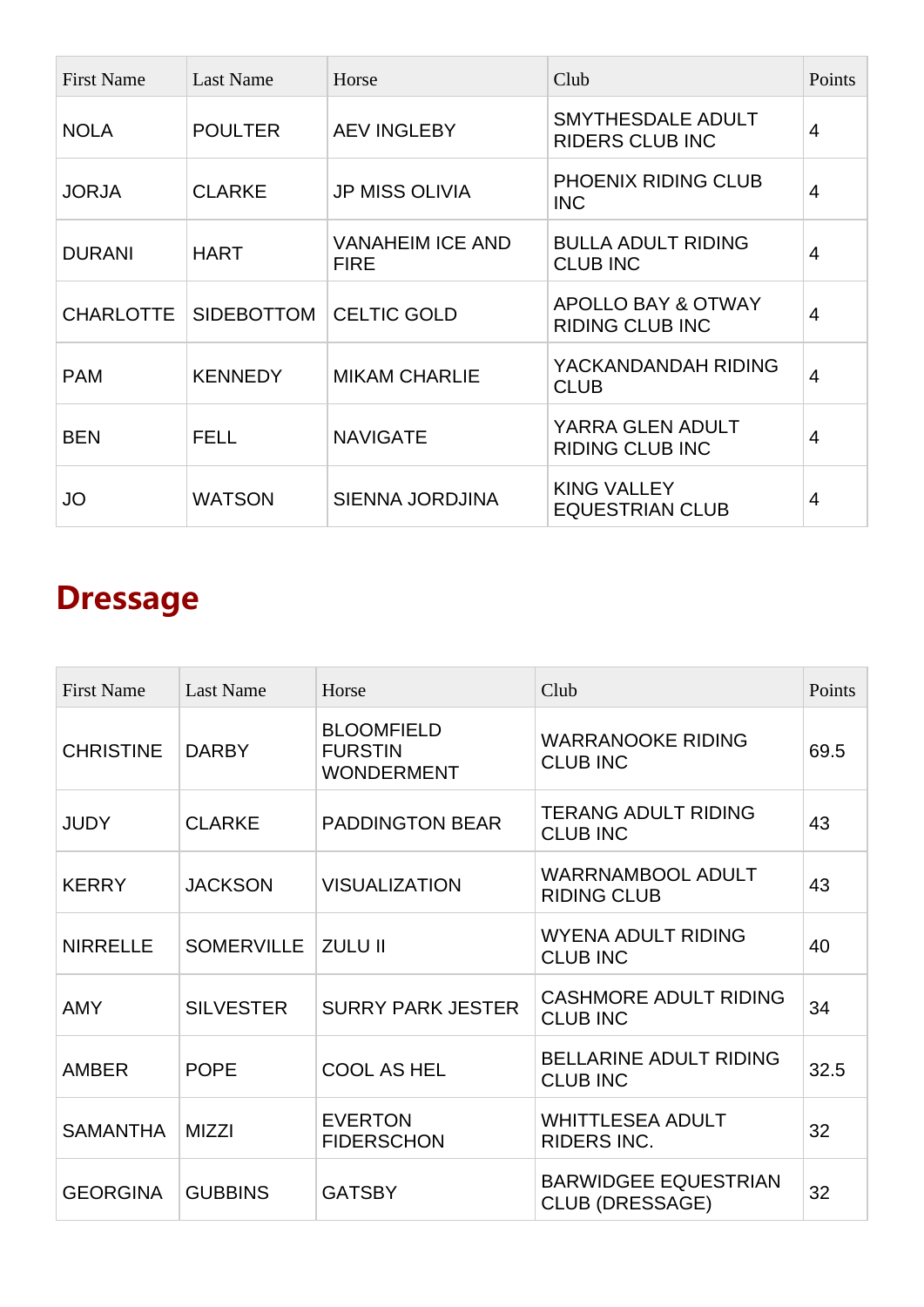| <b>First Name</b> | <b>Last Name</b> | Horse                                     | Club                                                                         | Points |
|-------------------|------------------|-------------------------------------------|------------------------------------------------------------------------------|--------|
| <b>LIBBY</b>      | <b>MCDONALD</b>  | <b>GOLDMINE SCARLETT</b><br><b>AFFAIR</b> | <b>LEONGATHA &amp; DISTRICT</b><br><b>EQUESTRIAN CLUB INC</b>                | 31.5   |
| <b>MARGARET</b>   | <b>HOWARD</b>    | <b>TULARA CHICO</b>                       | <b>HORSHAM &amp; DISTRICT</b><br><b>EQUESTRIAN SPORTS</b><br><b>CLUB INC</b> | 31     |
| <b>JODIE</b>      | <b>JURICIC</b>   | <b>KAY DEE DIAMOND</b>                    | <b>WESTCOAST ADULT</b><br><b>RIDING CLUB</b>                                 | 30.5   |
| <b>RAECHEL</b>    | <b>GRAY</b>      | <b>TREMAYNE AFTER</b><br><b>DARK</b>      | <b>CASHMORE ADULT RIDING</b><br><b>CLUB INC</b>                              | 30     |
| <b>JULIE</b>      | <b>CAMPBELL</b>  | <b>OAKBANK</b><br><b>CELEBRATIONS</b>     | <b>MERRICKS SADDLE CLUB</b><br><b>INC</b>                                    | 30     |
| <b>SONYA</b>      | <b>MACKAY</b>    | <b>PLATINUM JAG</b>                       | <b>GOULBURN VALLEY</b><br><b>EQUESTRIAN CLUB</b>                             | 30     |
| <b>BELINDA</b>    | <b>ROCHE</b>     | <b>KILBURN'S MYA</b>                      | <b>WARRNAMBOOL ADULT</b><br><b>RIDING CLUB</b>                               | 29     |
| <b>ELIZABETH</b>  | <b>SHEATHER</b>  | <b>HABAFIELD JAMAICA</b>                  | <b>LEIGH DISTRICT RIDING</b><br>CLUB INC.                                    | 28     |
| <b>ILDIKO</b>     | <b>VARGA</b>     | <b>SHADOWFAX</b>                          | OFFICER EQUESTRIAN<br><b>CLUB INC</b>                                        | 28     |
| <b>LEANNE</b>     | <b>ATWELL</b>    | <b>CHAMPAGNE</b><br><b>FINESSE</b>        | MACCLESFIELD ADULT<br><b>RIDING CLUB INC</b>                                 | 28     |
| <b>CLARE</b>      | <b>WHEATLEY</b>  | <b>JINGLE</b>                             | <b>BENDIGO &amp; DISTRICT</b><br><b>ADULT RIDING CLUB INC</b>                | 28     |
| <b>JILL</b>       | <b>RITCHIE</b>   | <b>APRIL</b>                              | <b>WARRNAMBOOL ADULT</b><br><b>RIDING CLUB</b>                               | 27.5   |

#### **Horse Trials**

| <b>First Name</b> | Last Name       | Horse                                  | Club                                             | Points |
|-------------------|-----------------|----------------------------------------|--------------------------------------------------|--------|
| <b>AMANDA</b>     | <b>LITHGOW</b>  | <b>BELCAM ALADDIN</b>                  | YARRA GLEN & LILYDALE<br><b>HORSERIDING CLUB</b> | 8      |
| <b>DURANI</b>     | <b>HART</b>     | <b>VANAHEIM ICE AND</b><br><b>FIRE</b> | <b>BULLA ADULT RIDING CLUB</b><br><b>INC</b>     | 6      |
| <b>MEGAN</b>      | <b>O'ROURKE</b> | <b>ARDMORE</b><br><b>MACCORMACK</b>    | SMYTHESDALE ADULT<br><b>RIDERS CLUB INC</b>      | 5      |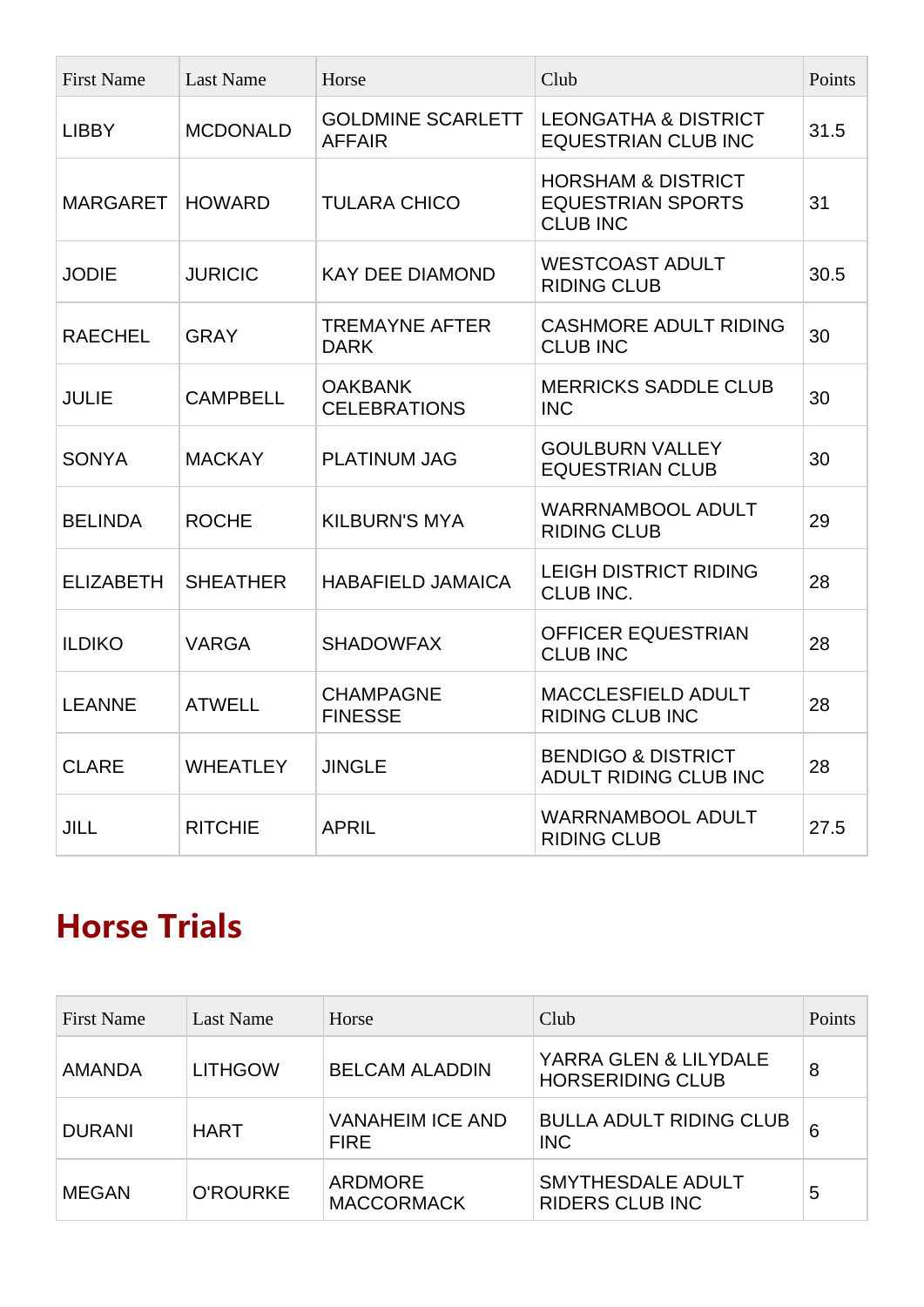| <b>First Name</b> | <b>Last Name</b> | Horse                                     | Club                                                | Points         |
|-------------------|------------------|-------------------------------------------|-----------------------------------------------------|----------------|
| <b>ERIN</b>       | <b>MACKENZIE</b> | <b>Y WORRY</b>                            | <b>SUNBURY RIDING CLUB</b><br><b>INC</b>            | 5              |
| <b>ABBY</b>       | <b>PORT</b>      | <b>HIGHFIELD LUDA</b><br><b>CHERRY</b>    | <b>BULLA ADULT RIDING CLUB</b><br><b>INC</b>        | 4              |
| <b>KIRSTEN</b>    | <b>KROGH</b>     | <b>SUNDAY</b><br><b>AFTERNOON</b>         | PAKENHAM UPPER RIDING<br><b>CLUB INC</b>            | 4              |
| <b>NAOMI</b>      | <b>SLADE</b>     | <b>HUGH JACKMAN</b>                       | <b>WHITTLESEA ADULT</b><br><b>RIDERS INC.</b>       | 4              |
| <b>CAITLIN</b>    | <b>FREWEN</b>    | <b>LEAWARRA GRACE</b>                     | <b>JPDC INCORPORATED</b>                            | $\overline{4}$ |
| <b>TARITA</b>     | <b>HUTTON</b>    | <b>ISSABELLE</b>                          | <b>ALPINE ADULT RIDING</b><br><b>CLUB INC</b>       | 4              |
| <b>LIBBY</b>      | <b>GARONI</b>    | <b>ISHIHARA</b>                           | <b>ALPINE ADULT RIDING</b><br><b>CLUB INC</b>       | 4              |
| <b>TANIA</b>      | <b>HARDING</b>   | <b>JIRRIMA COUGAR</b>                     | <b>GEROGERY EQUESTRIAN</b><br>CLUB INC.             | 4              |
| <b>MIKAYLA</b>    | <b>PERCEVAL</b>  | <b>BROADWAY DOLL</b>                      | <b>BULLENGAROOK ADULT</b><br><b>RIDING CLUB INC</b> | 4              |
| <b>ERIN</b>       | <b>ANDERSON</b>  | <b>ADVENTURES OF</b><br><b>GRAND ROCK</b> | NARRANDERA ADULT<br><b>RIDING CLUB INC</b>          | 4              |
| <b>TE-ANU</b>     | <b>BRAIDIE</b>   | <b>CARDINAL POET</b>                      | <b>NORTH EASTERN RIDING</b><br><b>CLUB INC</b>      | 4              |
| ALEXANDRA         | <b>HAY</b>       | <b>HABAFIELD</b><br><b>RAPUNZEL</b>       | <b>SUNBURY RIDING CLUB</b><br><b>INC</b>            | $\overline{4}$ |
| <b>JUANA</b>      | <b>ANDREOU</b>   | <b>VALERIE</b>                            | <b>BULLA ADULT RIDING CLUB</b><br><b>INC</b>        | 3              |
| <b>FRAN</b>       | <b>SAUNDERS</b>  | <b>BRAVESTONE</b>                         | UPPER YARRA ADULT<br><b>RIDING CLUB INC</b>         | 3              |
| <b>LINDA</b>      | <b>LEWIS</b>     | <b>MY BOY SCOUT</b>                       | PHOENIX RIDING CLUB INC                             | 3              |
| <b>NAOMI</b>      | <b>KUHNELL</b>   | <b>SHAZALEE PARK</b><br><b>TANGO</b>      | <b>ROSEDALE &amp; DISTRICT</b><br><b>AHRC</b>       | 3              |
| <b>JENNIE</b>     | <b>EPSTEIN</b>   | <b>MORNINGSIDE</b><br><b>EXCEPTION</b>    | <b>WESTCOAST ADULT</b><br><b>RIDING CLUB</b>        | 3              |
| <b>NOLA</b>       | <b>POULTER</b>   | <b>AEV ASCOT</b>                          | SMYTHESDALE ADULT<br><b>RIDERS CLUB INC</b>         | 3              |
| <b>TARA</b>       | <b>MACDONALD</b> | <b>JET STAR</b>                           | <b>LANCEMORE EQUESTRIAN</b><br><b>CLUB INC</b>      | 3              |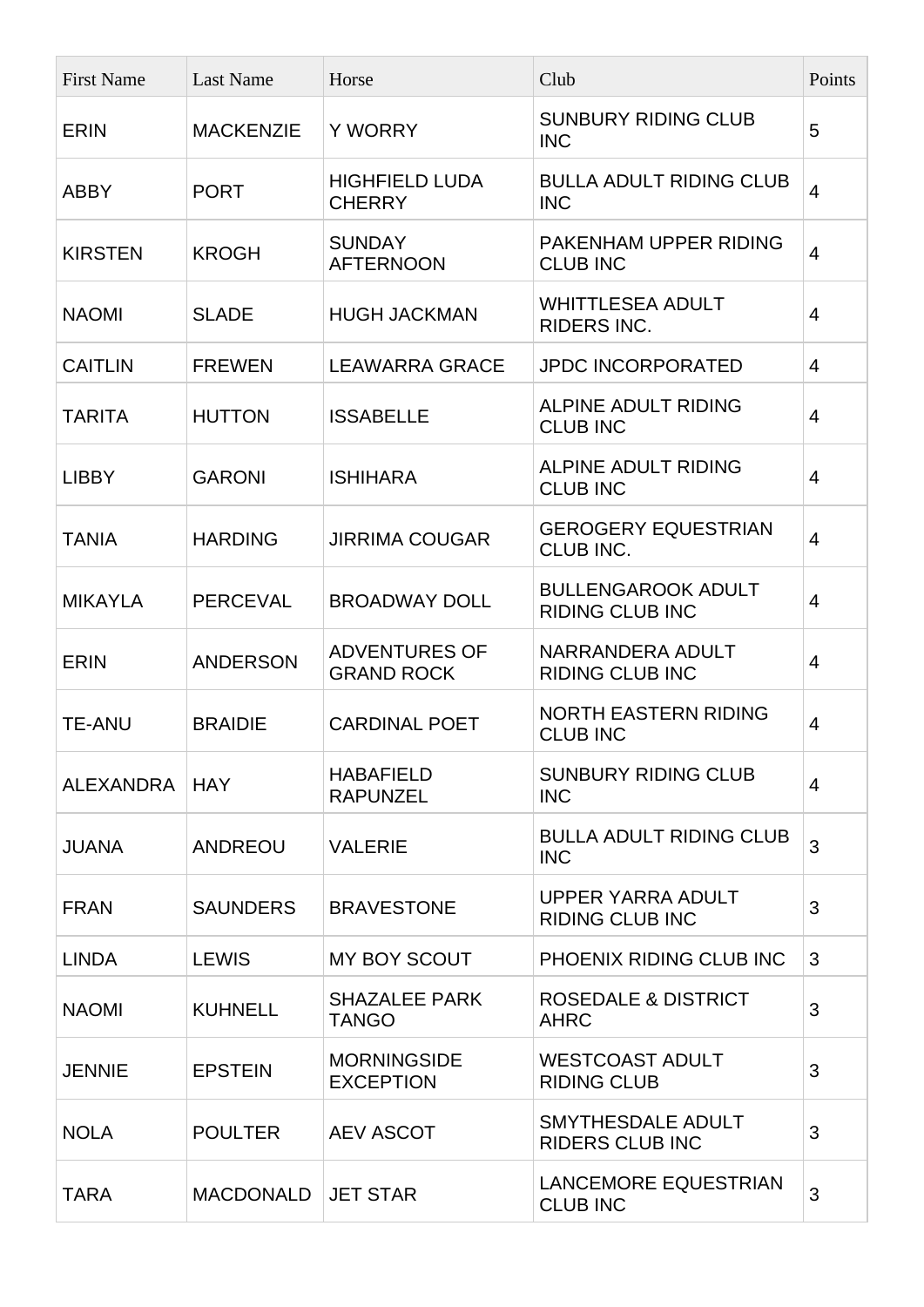| <b>First Name</b> | Last Name       | Horse                               | Club                                                        | Points |
|-------------------|-----------------|-------------------------------------|-------------------------------------------------------------|--------|
| <b>MEGAN</b>      | <b>O'ROURKE</b> | <b>HUEY</b>                         | SMYTHESDALE ADULT<br><b>RIDERS CLUB INC</b>                 | 3      |
| <b>MARTINA</b>    | <b>RIENZNER</b> | <b>HONEYCOMB</b>                    | <b>WHITTLESEA ADULT</b><br><b>RIDERS INC.</b>               | 3      |
| <b>SHARON</b>     | <b>SMITH</b>    | <b>WEDGETAIL ASHER</b>              | KINGLAKE RIDERS CLUB<br><b>INC</b>                          | 3      |
| <b>FRAN</b>       | <b>SAUNDERS</b> | <b>MOUNT</b><br><b>BECKWORTH</b>    | UPPER YARRA ADULT<br><b>RIDING CLUB INC</b>                 | 3      |
| <b>CHRISTINA</b>  | <b>DEMERS</b>   | <b>ANGEL</b>                        | DOONGALA ADULT RIDING<br><b>CLUB INC</b>                    | 3      |
| <b>JORDON</b>     | <b>SERDITY</b>  | <b>DYLANGLEN</b><br><b>BLIZZARD</b> | <b>WAGGA &amp; DISTRICT ADULT</b><br><b>RIDING CLUB INC</b> | 3      |

# **Navigation Rides**

| <b>First Name</b> | <b>Last Name</b> | Horse                                  | Club                                                               | Points         |
|-------------------|------------------|----------------------------------------|--------------------------------------------------------------------|----------------|
| <b>DEBBIE</b>     | <b>AUSTIN</b>    | <b>BACK FROM THE</b><br><b>BRINK</b>   | <b>TALLAROOK FAMILY RIDING</b><br><b>CLUB INC</b>                  | 13             |
| <b>SUE</b>        | <b>JOHNSTON</b>  | IN THE FAST LANE                       | <b>WESTERN PORT</b><br><b>EQUESTRIAN ASSOCIATION</b><br><b>INC</b> | 9              |
| <b>KAREN</b>      | <b>MULDER</b>    | <b>SILVER BENTLEY</b>                  | YARRA GLEN ADULT RIDING<br><b>CLUB INC</b>                         | $\overline{7}$ |
| <b>JENNIE</b>     | <b>GRAETZ</b>    | <b>ALLENGREEN FRONT</b><br><b>PAGE</b> | ALBURY WODONGA ADULT<br><b>RIDING CLUB INC</b>                     | 6              |
| <b>BARB</b>       | <b>CHENOWETH</b> | <b>JIMMY</b>                           | ALBURY WODONGA ADULT<br><b>RIDING CLUB INC</b>                     | 6              |
| <b>ZOE</b>        | <b>MUMFORD</b>   | <b>CIRCLES OF</b><br><b>DESTINY</b>    | <b>TALLAROOK FAMILY RIDING</b><br><b>CLUB INC</b>                  | 6              |
| <b>TEGAN</b>      | <b>VEITCH</b>    | <b>FORUS</b>                           | <b>SEYMOUR DRESSAGE &amp;</b><br>SHOWJUMPING CLUB INC.             | 6              |
| <b>LISA</b>       | <b>VEITCH</b>    | <b>DON CHEVROLET</b>                   | YARRAMBAT ADULT RIDING<br><b>CLUB</b>                              | 6              |
| <b>LISA</b>       | <b>VEITCH</b>    | <b>FORUS</b>                           | YARRAMBAT ADULT RIDING<br><b>CLUB</b>                              | 5              |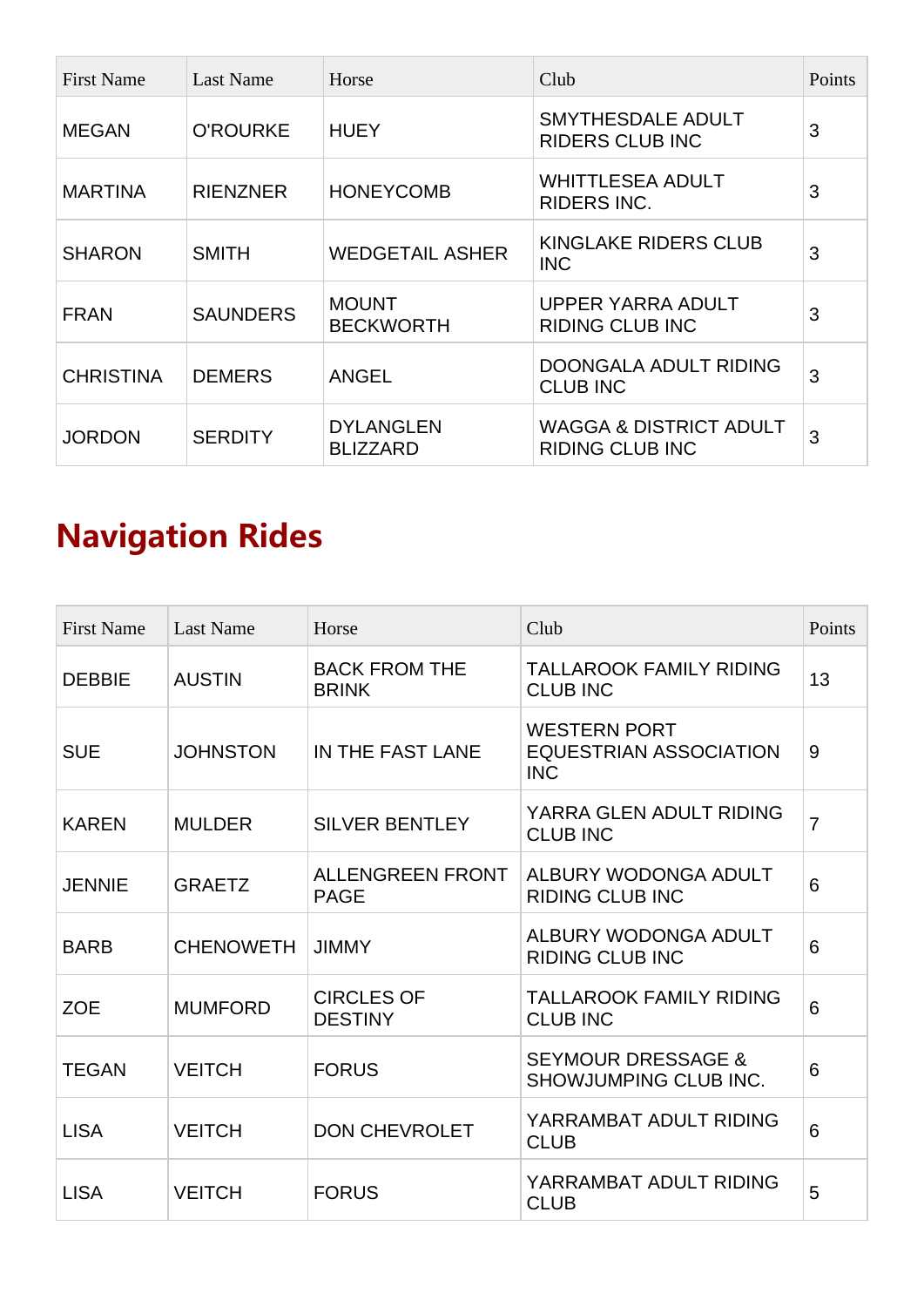| <b>First Name</b> | <b>Last Name</b> | Horse                                       | Club                                                                      | Points         |
|-------------------|------------------|---------------------------------------------|---------------------------------------------------------------------------|----------------|
| <b>TEGAN</b>      | <b>VEITCH</b>    | <b>BYZANCE DANCER</b>                       | <b>SEYMOUR DRESSAGE &amp;</b><br>SHOWJUMPING CLUB INC.                    | 5              |
| <b>KERRY</b>      | <b>WRIGHT</b>    | <b>REMLIF PARK MOON</b><br><b>SHADOW</b>    | <b>TALLAROOK FAMILY RIDING</b><br><b>CLUB INC</b>                         | 5              |
| <b>ASHLEIGH</b>   | <b>ROBINSON</b>  | <b>MARITA ROSE</b>                          | <b>BENDIGO &amp; DISTRICT</b><br><b>FAMILY EQUESTRIAN</b><br><b>GROUP</b> | 5              |
| <b>RENATA</b>     | <b>JOHNSON</b>   | <b>DAINTREE DARK</b><br><b>STAR</b>         | <b>TRENTHAM ADULT RIDING</b><br><b>CLUB INC</b>                           | 5              |
| <b>TONIA</b>      | <b>LINCOLN</b>   | <b>KAHLYZONE RIVER</b>                      | <b>GOULBURN VALLEY</b><br><b>EQUESTRIAN CLUB</b>                          | 5              |
| <b>ROBYN</b>      | <b>JAMES</b>     | <b>NICARI RAFIQ</b>                         | <b>GOULBURN VALLEY</b><br><b>EQUESTRIAN CLUB</b>                          | 4              |
| <b>ZOE</b>        | <b>MUMFORD</b>   | <b>STORM HAVEN</b><br><b>MEXICAN DANCER</b> | <b>TALLAROOK FAMILY RIDING</b><br><b>CLUB INC</b>                         | $\overline{4}$ |
| <b>ROXANNE</b>    | <b>MUMFORD</b>   | <b>RAH</b>                                  | <b>TALLAROOK FAMILY RIDING</b><br><b>CLUB INC</b>                         | 4              |
| <b>JOEL</b>       | <b>STEVENSON</b> | DRY RIVER WINSTON                           | <b>LANCEMORE EQUESTRIAN</b><br><b>CLUB INC</b>                            | $\overline{4}$ |
| <b>DIANA</b>      | <b>TAYLOR</b>    | <b>TIME TO PLAY</b>                         | YARRA GLEN ADULT RIDING<br><b>CLUB INC</b>                                | $\overline{4}$ |
| <b>KAREN</b>      | <b>CATTO</b>     | <b>WACKO JACKO</b>                          | <b>AVOCA RIDING CLUB INC</b>                                              | $\overline{4}$ |
| <b>JILLIAN</b>    | <b>BROOKS</b>    | <b>HEY JUPITER SAV</b>                      | DOONGALA ADULT RIDING<br><b>CLUB INC</b>                                  | $\overline{4}$ |
| <b>MICHELLE</b>   | <b>WINTLE</b>    | <b>REMY</b>                                 | DOONGALA ADULT RIDING<br><b>CLUB INC</b>                                  | 4              |

## **Show Jumping**

| First Name       | Last Name         | Horse                             | Club                                                  | Points |
|------------------|-------------------|-----------------------------------|-------------------------------------------------------|--------|
| <b>COREEN</b>    |                   | <b>MECHIELSEN SEATTLE SILENCE</b> | <b>WEST GIPPSLAND ADULT</b><br><b>RIDERS CLUB INC</b> | 8      |
| <b>CATHERINE</b> | <b>MARTINDALE</b> | HAZELWOOD MISS<br><b>MAIZY</b>    | <b>TONIMBUK EQUESTRIAN</b><br><b>CLUB</b>             | 8      |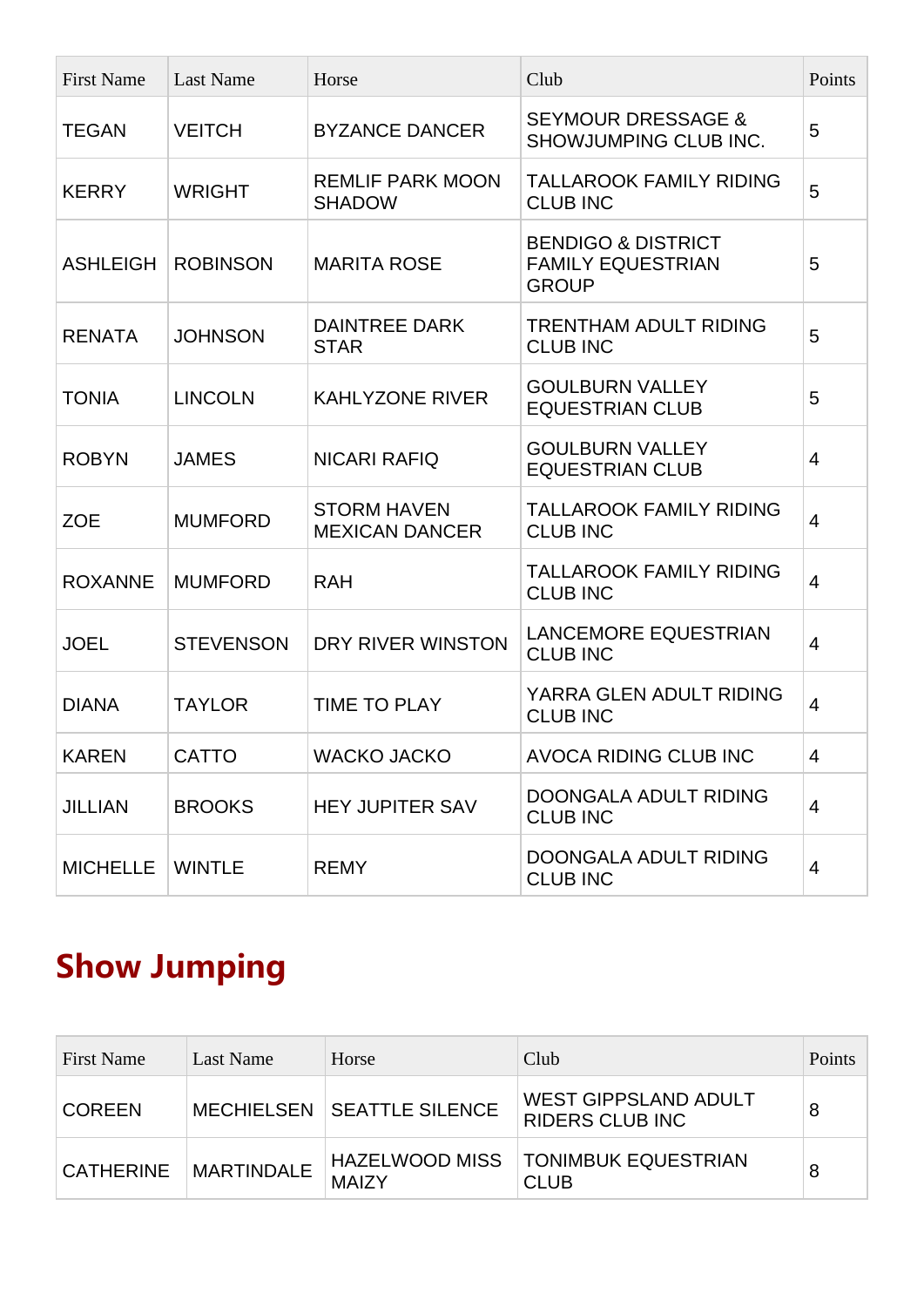| <b>First Name</b> | <b>Last Name</b> | Horse                                   | Club                                                            | Points         |
|-------------------|------------------|-----------------------------------------|-----------------------------------------------------------------|----------------|
| <b>ROSIE</b>      | <b>BARNES</b>    | <b>LOUBELLE FARM</b><br><b>ISABELLE</b> | <b>BENDIGO &amp; DISTRICT FAMILY</b><br><b>EQUESTRIAN GROUP</b> | $\overline{7}$ |
| <b>JO</b>         | <b>WATSON</b>    | <b>SIENNA JORDJINA</b>                  | KING VALLEY EQUESTRIAN<br><b>CLUB</b>                           | $\overline{7}$ |
| <b>JOANNE</b>     | <b>EVANS</b>     | <b>OWENDALE LIEM</b>                    | <b>SHADMOOR EQUESTRIAN</b><br><b>CLUB INC</b>                   | $\overline{7}$ |
| <b>EMMA</b>       | <b>GREAVES</b>   | <b>BESWICK BOY</b>                      | <b>GOULBURN VALLEY</b><br>SHOWJUMPING CLUB INC                  | 6              |
| <b>PATRICIA</b>   | <b>ZURRER</b>    | <b>OSKAR</b>                            | PENINSULA HORSE RIDERS<br><b>CLUB INC</b>                       | 5              |
| <b>KIMBERLEY</b>  | <b>MACHELL</b>   | <b>RIPPER ZIPPER</b>                    | PENINSULA HORSE RIDERS<br><b>CLUB INC</b>                       | 5              |
| <b>KRISTAL</b>    | <b>WHEELER</b>   | <b>ANNABELLE</b>                        | PAKENHAM UPPER RIDING<br><b>CLUB INC</b>                        | $\overline{4}$ |
| <b>TRISH</b>      | <b>EVANS</b>     | <b>WG CASPIAN</b>                       | <b>SOUTH EASTERN DRESSAGE</b><br><b>CLUB INC</b>                | 4              |
| <b>JESSICA</b>    | <b>HARRISON</b>  | <b>HAZEL PARK</b><br><b>PUZZLE</b>      | <b>HINNOMUNJIE RIDING CLUB</b><br><b>INC</b>                    | $\overline{4}$ |
| <b>SUZIE</b>      | <b>CRANAGE</b>   | <b>MISS BILLIE</b>                      | <b>SMYTHESDALE ADULT</b><br><b>RIDERS CLUB INC</b>              | 4              |
| <b>TRACY</b>      | <b>FINLAYSON</b> | <b>DOTTCOM</b>                          | SMYTHESDALE ADULT<br><b>RIDERS CLUB INC</b>                     | 4              |
| <b>CHARLOTTE</b>  | <b>RAMSAY</b>    | <b>AJAYS JEEP</b><br><b>CHEROKEE</b>    | AJAY EQUESTRIAN RIDING<br><b>CLUB INC</b>                       | 4              |
| <b>KAY</b>        | <b>HARDING</b>   | <b>JIRRIMA</b><br><b>CANDYMAN</b>       | <b>GEROGERY EQUESTRIAN</b><br>CLUB INC.                         | 4              |
| <b>JENNY</b>      | <b>DAWS</b>      | <b>MYSTERY</b>                          | <b>ROSE CITY EQUESTRIAN</b><br><b>CLUB INC</b>                  | $\overline{4}$ |
| <b>MELINDA</b>    | <b>JOHNSON</b>   | <b>NAVAHOME SOLO</b>                    | YACKANDANDAH RIDING<br><b>CLUB</b>                              | 4              |
| <b>CHLOE</b>      | <b>O'ROURKE</b>  | <b>SPIRIT</b>                           | <b>GISBORNE AND DISTRICT</b><br>ADULT RIDING CLUB INC           | 4              |
| <b>MIKAYLA</b>    | <b>PERCEVAL</b>  | <b>BROADWAY DOLL</b>                    | <b>BULLENGAROOK ADULT</b><br><b>RIDING CLUB INC</b>             | $\overline{4}$ |
| <b>JENNIE</b>     | <b>EPSTEIN</b>   | <b>MORNINGSIDE</b><br><b>EXCEPTION</b>  | <b>WESTCOAST ADULT RIDING</b><br><b>CLUB</b>                    | $\overline{4}$ |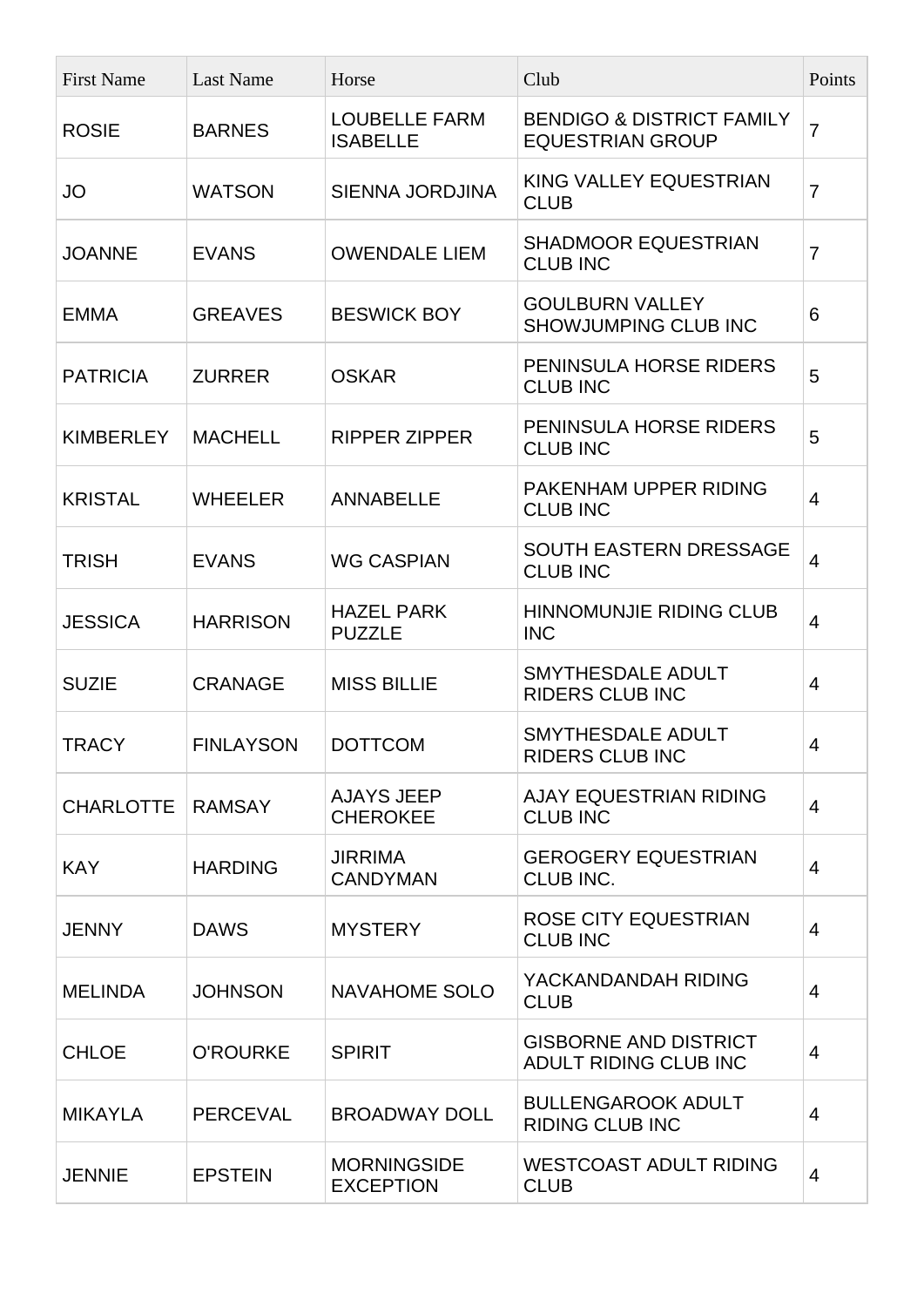| <b>First Name</b> | Last Name      | Horse                                | Club                                                       | Points |
|-------------------|----------------|--------------------------------------|------------------------------------------------------------|--------|
| <b>HAYLEY</b>     | <b>MERRETT</b> | <b>MAX EFFECT</b>                    | <b>CONNEWARRE &amp; DISTRICT</b><br><b>RIDING CLUB INC</b> | 4      |
| <b>KARINA</b>     | <b>HIERN</b>   | <b>LENEVA</b>                        | <b>VICTORIA EQUESTRIAN</b><br><b>COMPETITION CLUB INC</b>  | 4      |
| <b>CHRISTINE</b>  | <b>MAXWELL</b> | <b>STATFORD</b><br><b>AMADEUS</b>    | PENINSULA HORSE RIDERS<br><b>CLUB INC</b>                  | 4      |
| <b>CHRISTINA</b>  | <b>DEMERS</b>  | <b>ANGEL</b>                         | DOONGALA ADULT RIDING<br><b>CLUB INC</b>                   | 4      |
| <b>KRYSTAL</b>    | <b>MANNING</b> | <b>CRY ME A RIVER</b>                | <b>SALE &amp; DISTRICT ADULT</b><br><b>RIDING CLUB INC</b> | 4      |
| <b>WENDY</b>      | <b>HEIGHT</b>  | <b>CHARCOAL PARK</b><br><b>AUREO</b> | PENINSULA HORSE RIDERS<br><b>CLUB INC</b>                  | 4      |
| <b>PAUL</b>       | <b>RYAN</b>    | <b>FOOEY</b>                         | <b>SALE &amp; DISTRICT ADULT</b><br><b>RIDING CLUB INC</b> | 4      |

# **Showing**

| <b>First Name</b> | <b>Last Name</b>  | Horse                                   | Club                                                                      | Points |
|-------------------|-------------------|-----------------------------------------|---------------------------------------------------------------------------|--------|
| <b>STEPH</b>      | <b>HORTON</b>     | <b>KILBURN'S MARY</b><br><b>POPPINS</b> | <b>BENDIGO &amp; DISTRICT</b><br><b>FAMILY EQUESTRIAN</b><br><b>GROUP</b> | 142    |
| <b>STEVEN</b>     | <b>GIBBONS</b>    | <b>REGAL</b><br><b>BENTONELLO</b>       | <b>GISBORNE AND DISTRICT</b><br>ADULT RIDING CLUB INC                     | 112    |
| <b>TERRI</b>      | <b>KERR</b>       | <b>ALOHA SEA PIRATE</b>                 | <b>CENTRAL HIGHLANDS</b><br><b>EQUESTRIAN CLUB INC</b>                    | 94     |
| <b>SHERRIE</b>    | <b>LEE</b>        | <b>TONIK</b>                            | <b>SEYMOUR DRESSAGE &amp;</b><br>SHOWJUMPING CLUB INC.                    | 83     |
| <b>NATALIE</b>    | <b>WATERS</b>     | <b>DEEJAY CHINA DOLL</b>                | <b>BENDIGO &amp; DISTRICT</b><br><b>FAMILY EQUESTRIAN</b><br><b>GROUP</b> | 79     |
| <b>PRISCILLA</b>  | <b>LANDY</b>      | <b>ISLE OF</b><br><b>ROXBOROUGH</b>     | <b>ECHUCA &amp; DISTRICT ADULT</b><br><b>RIDING CLUB</b>                  | 62     |
| <b>CHLOE</b>      | <b>SOBOTNICKI</b> | <b>MARSHEL</b>                          | <b>WARRANOOKE RIDING</b><br><b>CLUB INC</b>                               | 56     |
| <b>MICAELI</b>    | <b>GASPEROTTI</b> | <b>GORSERELLA</b><br><b>ARISTOTLE</b>   | YACKANDANDAH RIDING<br><b>CLUB</b>                                        | 56     |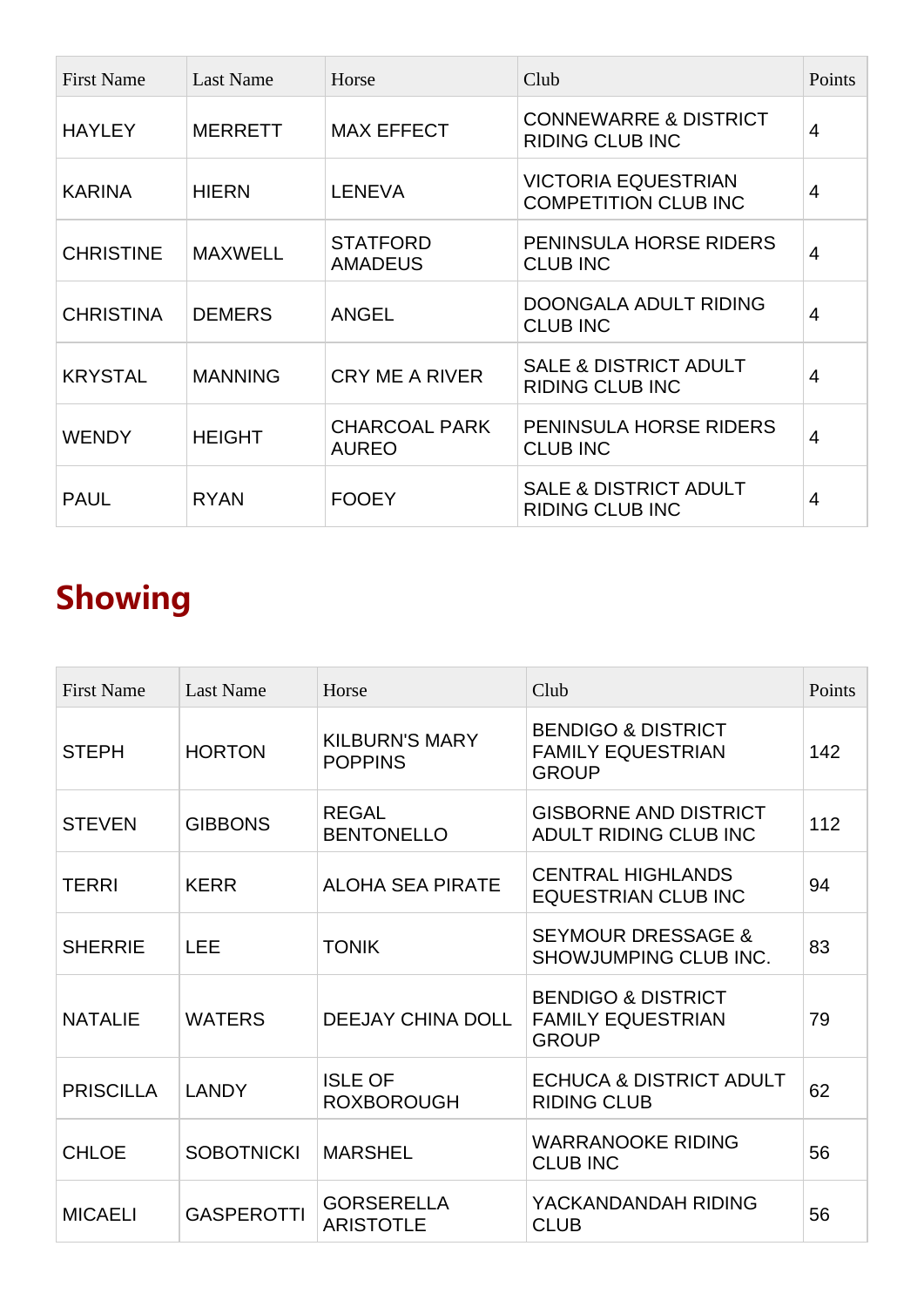| <b>First Name</b> | <b>Last Name</b> | Horse                                      | Club                                                                      | Points |
|-------------------|------------------|--------------------------------------------|---------------------------------------------------------------------------|--------|
| <b>DANIELLE</b>   | <b>ROLLINGS</b>  | YARRAMALANG<br><b>LEROY</b>                | ALBURY WODONGA ADULT<br><b>RIDING CLUB INC</b>                            | 56     |
| <b>ROBYN</b>      | <b>SWEETNAM</b>  | <b>VELONA OLLIE</b>                        | <b>BONEO ADULT RIDING CLUB</b><br><b>INC</b>                              | 55     |
| <b>SARAH</b>      | <b>DONNEY</b>    | <b>PB FINNIGAN</b>                         | <b>GEROGERY EQUESTRIAN</b><br>CLUB INC.                                   | 51     |
| <b>JENNIE</b>     | <b>KADIKI</b>    | <b>MYSTIC PARK</b><br><b>CHANEL</b>        | <b>KEYSBOROUGH</b><br><b>EQUESTRIAN CLUB INC</b>                          | 47     |
| <b>MANDY</b>      | <b>EDWARDS</b>   | <b>TYE DYE</b>                             | YARRA GLEN ADULT RIDING<br><b>CLUB INC</b>                                | 45     |
| <b>REBECCA</b>    | <b>DOOLAN</b>    | <b>RALEIGH AMAZING</b><br><b>GRACE</b>     | <b>ASHWOOD RIDING CLUB</b><br><b>INC</b>                                  | 45     |
| <b>VICKI</b>      | <b>HALSALL</b>   | <b>MIRABELLA PARK</b><br><b>MORGANA</b>    | <b>NORTH EASTERN RIDING</b><br><b>CLUB INC</b>                            | 45     |
| <b>BELLA</b>      | <b>FARMER</b>    | <b>AMARANDA BELLE</b><br>DE JOUR           | <b>STONY CREEK RIDING CLUB</b><br><b>INC</b>                              | 44     |
| <b>KIANY</b>      | <b>REID</b>      | <b>FIRST STRADA</b>                        | <b>BULLA ADULT RIDING CLUB</b><br><b>INC</b>                              | 44     |
| <b>LUCY</b>       | <b>PURCELL</b>   | <b>KENO</b>                                | <b>BENDIGO &amp; DISTRICT</b><br><b>FAMILY EQUESTRIAN</b><br><b>GROUP</b> | 43     |
| <b>NATALIE</b>    | <b>HUON</b>      | <b>WINFIELD</b><br><b>POLLYANNA</b>        | <b>ECHUCA &amp; DISTRICT ADULT</b><br><b>RIDING CLUB</b>                  | 43     |
| <b>EMILY</b>      | <b>WALKER</b>    | <b>SOMERFIELD</b><br><b>SOUND OF MUSIC</b> | <b>GOULBURN VALLEY</b><br><b>EQUESTRIAN CLUB</b>                          | 42     |
| <b>STEPHANIE</b>  | <b>RITCHIE</b>   | <b>BETWEEN THE</b><br><b>BEATS</b>         | OFF THE TRACK<br><b>EQUESTRIAN CLUB INC</b>                               | 42     |

# **Three Phase Equitation**

| <b>First Name</b> | Last Name       | Horse                                   | Club                                             | Points |
|-------------------|-----------------|-----------------------------------------|--------------------------------------------------|--------|
| <b>CHRISTINE</b>  | <b>MCMURRAY</b> | <b>TEMPLETON</b><br><b>MARLBORO MAN</b> | <b>PENINSULA HORSE RIDERS</b><br><b>CLUB INC</b> | 6      |
| <b>JOANNE</b>     | <b>EVANS</b>    | <b>OWENDALE LIEM</b>                    | <b>SHADMOOR EQUESTRIAN</b><br><b>CLUB INC</b>    | 4      |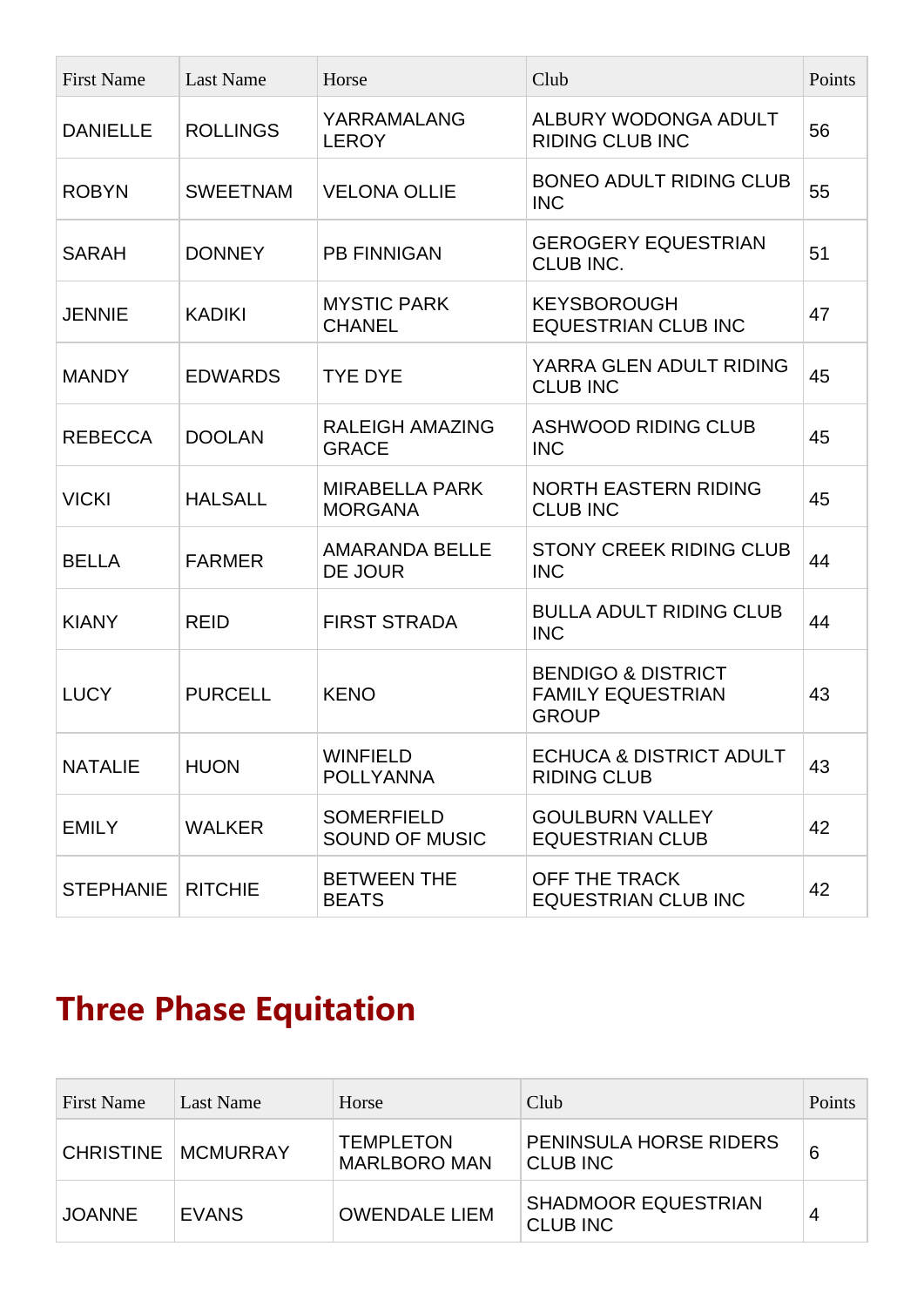| <b>First Name</b> | <b>Last Name</b>                  | Horse                                  | Club                                                                         | Points         |
|-------------------|-----------------------------------|----------------------------------------|------------------------------------------------------------------------------|----------------|
| <b>VICKI</b>      | <b>MARR</b>                       | <b>STORM</b>                           | <b>TERANG ADULT RIDING</b><br><b>CLUB INC</b>                                | $\overline{4}$ |
| <b>JENNIFER</b>   | <b>RENOUF</b>                     | <b>AURORA</b>                          | <b>COLAC &amp; DISTRICT ADULT</b><br><b>RIDING CLUB INC</b>                  | $\overline{4}$ |
| <b>NATALIE</b>    | O'LEARY                           | <b>FRECK</b>                           | RIVERINA RIDING CLUB INC                                                     | 4              |
| <b>HEATHER</b>    | <b>JOHANSEN</b>                   | <b>SPLASH</b>                          | <b>TUMBARUMBA ADULT</b><br><b>RIDING CLUB INC</b>                            | 4              |
| <b>DONNA</b>      | <b>DAVIDSON</b>                   | <b>DURHAM LODGE</b><br><b>GANNON</b>   | <b>INDIGO ADULT RIDING CLUB</b><br><b>INC</b>                                | $\overline{4}$ |
| <b>DEBORAH</b>    | <b>FRIER</b>                      | <b>CATORAH MATRIX</b>                  | <b>ROSEDALE &amp; DISTRICT</b><br><b>AHRC</b>                                | 3              |
| <b>EMMA</b>       | <b>MACGREGOR</b>                  | <b>KHAN</b>                            | <b>BOOLARRA EQUESTRIAN</b><br><b>CLUB INC</b>                                | 3              |
| <b>DEIDRE</b>     | <b>RENNICK</b>                    | THE WONDER<br><b>PONY</b>              | <b>HORSHAM &amp; DISTRICT</b><br><b>EQUESTRIAN SPORTS CLUB</b><br><b>INC</b> | 3              |
| <b>KATE</b>       | <b>FINGER</b>                     | <b>STELLAR</b>                         | <b>BULOKE EQUESTRIAN CLUB</b><br><b>INC</b>                                  | 3              |
| <b>PENNI</b>      | <b>HIGGINSON</b>                  | <b>MORANDAH JUST</b><br><b>TARQUAN</b> | <b>HORSHAM &amp; DISTRICT</b><br><b>EQUESTRIAN SPORTS CLUB</b><br><b>INC</b> | 3              |
| <b>HELLE</b>      | <b>SOUTHWELL</b>                  | <b>BENDOT</b>                          | TUMBARUMBA ADULT<br><b>RIDING CLUB INC</b>                                   | 3              |
| <b>JILL</b>       | <b>WESCOMBE</b>                   | <b>CUTTING REIGN</b>                   | <b>TUMBARUMBA ADULT</b><br><b>RIDING CLUB INC</b>                            | 3              |
| <b>MANDY</b>      | <b>EDWARDS</b>                    | <b>TYE DYE</b>                         | YARRA GLEN ADULT RIDING<br><b>CLUB INC</b>                                   | 3              |
| <b>BRODIE</b>     | <b>HARRISON</b>                   | <b>DEVILS</b><br><b>MISSTRESS</b>      | <b>WYENA ADULT RIDING CLUB</b><br><b>INC</b>                                 | 3              |
| <b>KAYLEEN</b>    | <b>CHATFIELD-</b><br><b>JONES</b> | <b>AUSTIN POWERS</b>                   | <b>OVENS VALLEY CLASSICAL</b><br><b>RIDERS INC</b>                           | 3              |
| <b>KERRYN</b>     | <b>GOODING</b>                    | <b>DAQUARA</b><br><b>SIGNATURE</b>     | <b>MANSFIELD &amp; DISTRICT</b><br><b>EQUESTRIAN CLUB INC</b>                | 3              |
| <b>FRANCES</b>    | <b>HUGHES</b>                     | <b>CASTANO</b>                         | <b>TRARALGON AND DISTRICT</b><br>ADULT RIDING CLUB INC                       | $\overline{2}$ |
| <b>DANNI</b>      | <b>MCKEON</b>                     | <b>TAQNEEN</b>                         | <b>ROSEDALE &amp; DISTRICT</b><br><b>AHRC</b>                                | $\overline{2}$ |